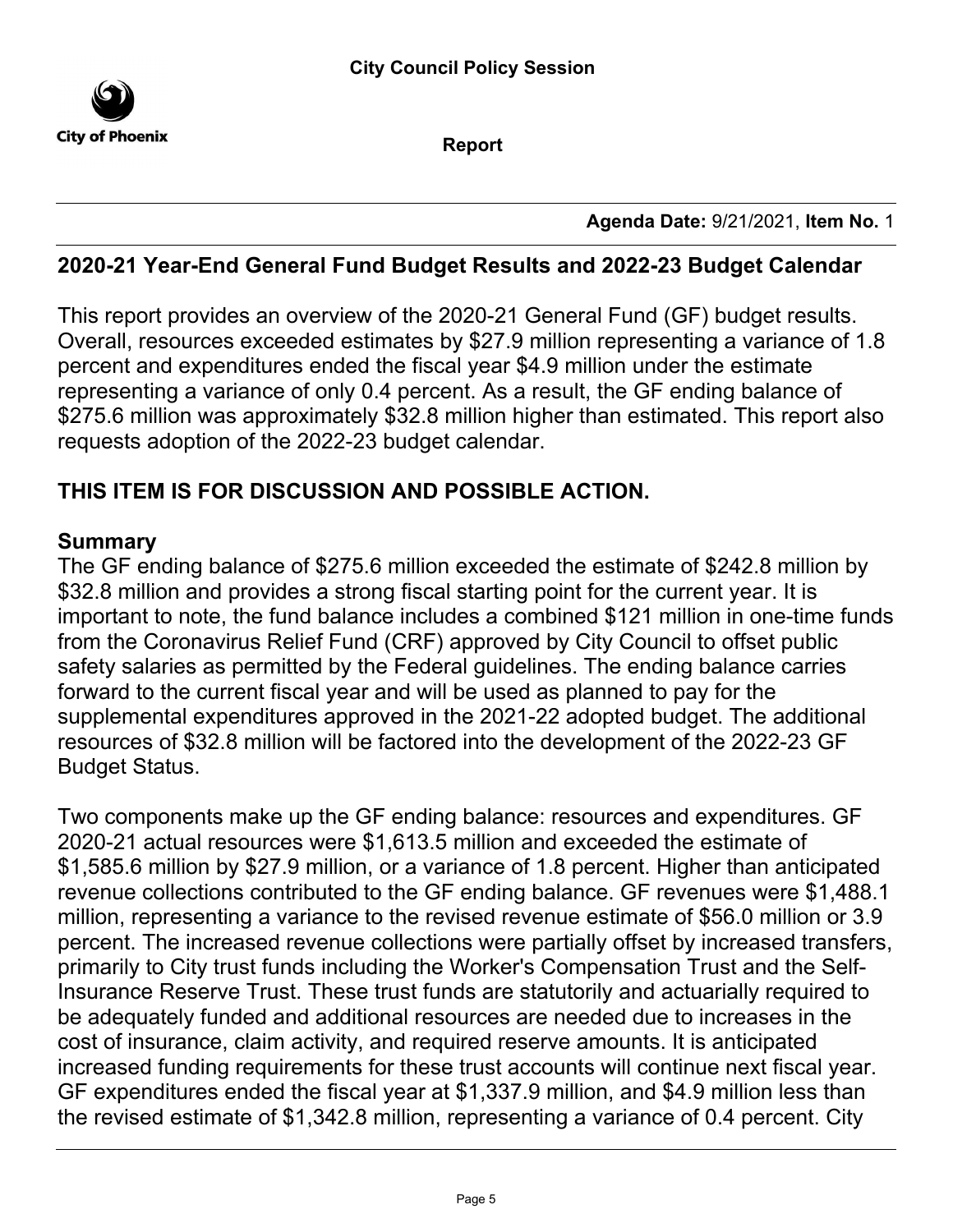departments have worked through many challenges since the COVID-19 pandemic began in the third quarter of 2019-20. Since that time expenditures have been below estimates, demonstrating staff's commitment to responsible spending while concurrently providing exceptional service delivery to residents. The GF expenditure variance of \$4.9 million is primarily due to vacancy savings and lower than estimated capital pay-as-you-go expenditures. **Attachment A** provides graphical illustrations of the GF budget results and **Attachment B** provides a department by department comparison of GF expenditure actuals to the revised estimate.

Over the coming months staff will develop revised resource and expenditure forecasts to prepare a 2022-23 GF Budget Status and Five-Year Forecast scheduled to be presented to the City Council on Feb. 22, 2022.

# **2020-21 General Fund Results**

### **Resources**

Total resources include:

- · Beginning fund balance;
- · Annual revenue;
- · Recoveries of prior year encumbrances that were not spent; and
- · Interfund transfers to/from other City funds.

As mentioned above, GF resources were \$1,613.5 million for the 2020-21 fiscal year and include a beginning balance of \$169.1 million, revenues of \$1,488.1 million, recoveries of \$2.5 million, and net transfers out of \$46.2 million. Total GF resources exceeded estimates by \$27.9 million representing a variance of only 1.8 percent. The reason for the variance was higher than anticipated revenue collections primarily in city and state sales taxes, offset by lower than anticipated net transfers.

Revenue forecasting throughout the COVID-19 pandemic has been extremely challenging. Several factors have influenced revenue collections and are uncharacteristic compared to past economic cycles. Primarily, the infusion of one-time funds from the federal government via the Coronavirus Aid, Relief, and Economic Security (CARES) and the American Rescue Plan (ARPA) acts into state and local economies. According to the State Joint Legislative Budget Committee (JLBC), \$60 billion has been provided to Arizona via direct federal COVID-19 aid. This is remarkable, unprecedented and has certainly influenced City revenue collections. However, this funding is temporary and contributes to the difficulty in predicting revenue growth. Budget and Research staff worked diligently over the past 18 months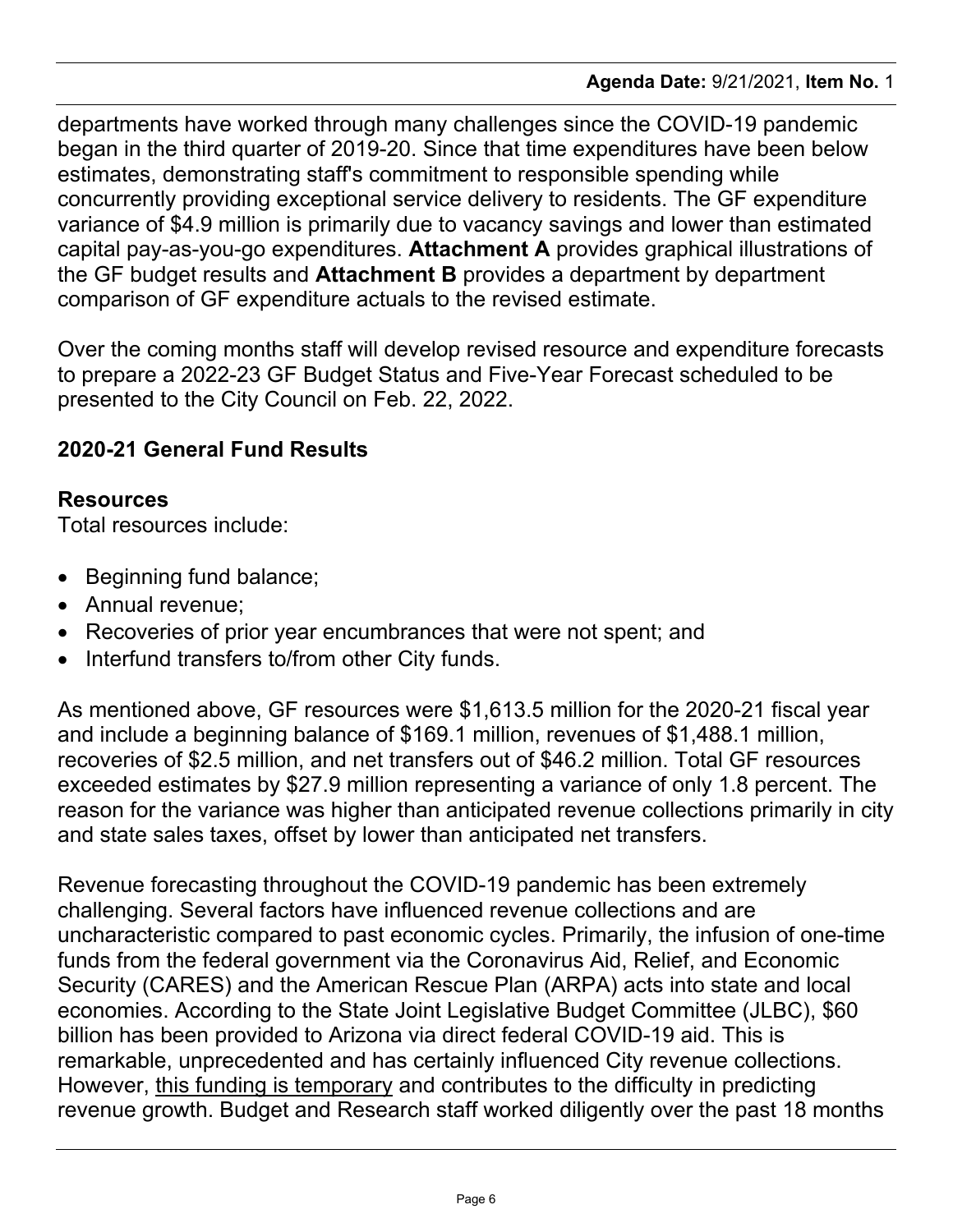since the pandemic started, to analyze revenue data and economic indicators, utilize our econometric model developed in partnership with the University of Arizona's Economic and Business Research Center for sales taxes, and listen to our trusted economic sources to project revenues. Forecasting was also challenging due to the first ever economic shutdown in the fourth quarter of 2019-20 and increased inflation in recent months. Fortunately, Phoenix has a strong and diversified economy. We are no longer reliant on one sector of the economy to provide growth in revenues. This diversification has resulted in economic resiliency as evidenced by growth in overall resources for the fiscal year.

Additionally, the overall GF revenue variance of 3.9 percent is less than the variances of six surrounding cities and is in line with the variance of the JLBC. For example, the 2020-21 GF revenue variance of six surrounding cities were all higher than Phoenix's revenue variance of 3.9 percent, ranging from 5.9 percent (Scottsdale) to 11.7 percent (Glendale). And, as reported by the JLBC in the July 2021 Fiscal Highlights report the 2020-21 State GF variance was 3.6 percent. This further demonstrates the difficulty experienced by several government agencies in estimating local and state revenues during the pandemic.

# **Expenditures**

Total GF expenditures were estimated at \$1,342.8 million, and actual expenditures were \$1,337.9 million, or \$4.9 million (0.4 percent) less than estimated. The variance is due to savings in department operating expenditures of \$2.6 million (**Attachment B**) and GF capital pay-as-you-go savings of approximately \$2.3 million. Savings in operating expenditures were primarily the result of City departments achieving more salary savings than expected. Staff built into the expenditure forecasts additional salary savings based on recent data trends, however the number of vacancies grew more than anticipated. The variance in capital pay-as-you-go expenditures was due to less than estimated expenses for facility maintenance projects.

Budget and Research staff are underway with the annual salary and benefits projection review process and will soon start on the technical expenditure review process, which is a tried and true method of working with all City departments to evaluate spending at the line item level. This deep dive into department budgets will enable us to identify savings and establish realistic estimates necessary to continue existing programs and services. The process runs through November and is followed by the central review process, which involves estimating costs for various commodities such as fuel and electricity and personnel services line items, particularly pension. These processes are critical steps in development of the GF Budget Status.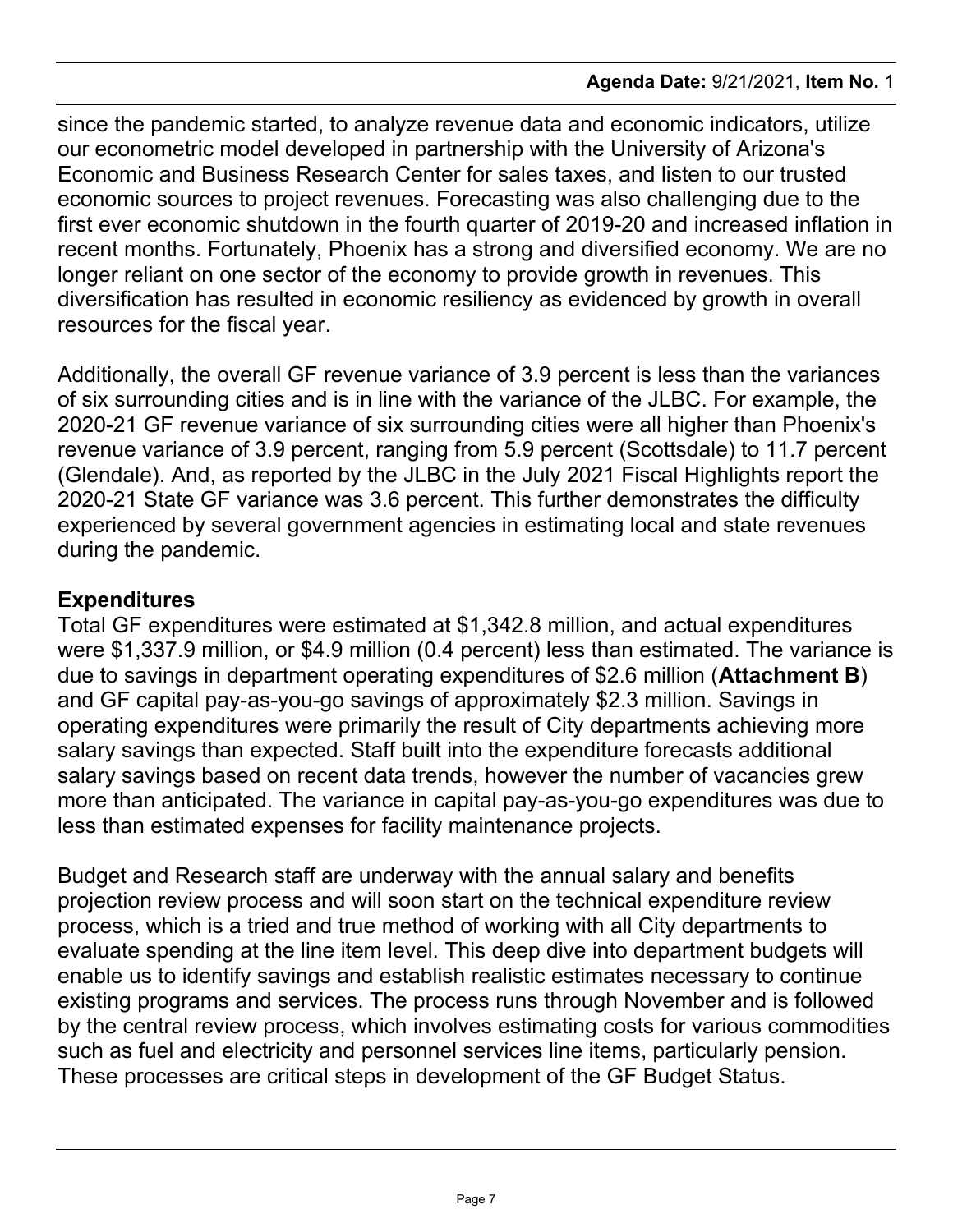#### **Looking Ahead**

The 2020-21 GF ending fund balance variance of \$32.8 million is in "reserve" until the budget status for 2022-23 is developed over the next several months. The higher than anticipated ending fund balance is good news and will be beneficial as we move forward. However, the City faces many fiscal challenges in the years ahead which will require strategic decision making to optimize resources. These challenges include:

- · Rising employee benefit costs, particularly for Public Safety pension;
- · Additional resources to adequately fund City trust accounts;
- · Ongoing need to offer competitive and fair compensation packages to City employees;
- · Deferred maintenance and aging infrastructure such as vehicles, equipment, and City facilities;
- · Increases in expenses for replacing and protecting City information technology assets;
- · Demand for additional or expanded GF services;
- · Ongoing operating expenses for 100 W. Washington St.;
- · Potential budgetary impacts from the Department of Justice investigation of the Police Department;
- · Challenges estimating revenue collections in the current economic climate;
- · Impacts to state shared revenues as a result of state income tax cuts;
- · Reductions to state shared revenues due to the decrease in Phoenix's relative population share from the 2020 Census; and
- · Potential reduction in state and federal funding or new unfunded state or federal mandates, including environmental requirements.

The items above add significant pressure to the GF operating budget and create challenges for estimating City revenues and expenditures. Staff will be working over the next few months to study data trends, gather updated economic information, and complete our necessary budget development steps in order to construct both the GF 2022-23 Budget Status and the GF Five-Year Forecast.

It is important to mention that based on preliminary data from the 2020 Census, it's anticipated Phoenix's relative population share used to calculate state shared revenues will decrease, effective in the current fiscal year. Staff has estimated the negative impact to GF revenue could range from \$15M to \$17M per year. Pension costs will also continue for the foreseeable future based on information we received from the Public Safety Personnel Retirement System (PSPRS) actuary. Estimates from the most recent actuarial projection included in the GF Five-Year Forecast presented to City Council in February 2021 suggest GF costs could increase from the 2021-22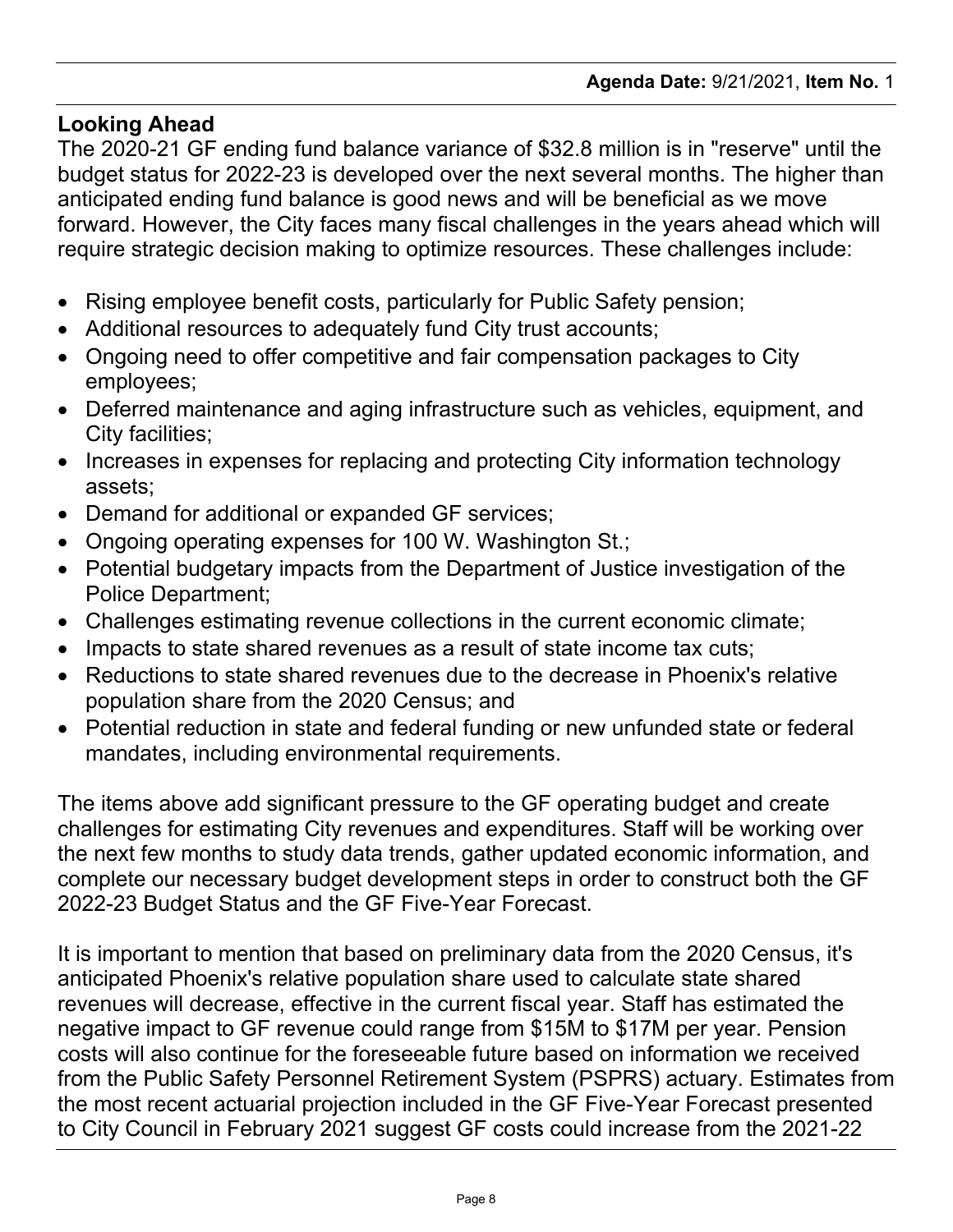GF budgeted amount of \$245 million, by a range of \$65-\$85 million through the 2025- 26 forecast horizon. Updated pension rates from the June 30, 2021 actuarial valuation will be provided to the City in December and will be used to develop the GF 2022-23 Budget Status and Five-Year Forecast. **Attachment C** includes historical and forecasted GF public safety pension costs based on the most recent estimates from the PSPRS actuary.

Additionally, increases in other employee benefit costs including health insurance and worker's compensation are expected. The City's health care costs are expected to increase 7.2 percent, which will result in premium increases ranging from 4 percent to 13 percent for calendar year 2022 to active employee plans. Since the start of the pandemic approximately \$8.6 million has been paid for COVID-19 related claims. Worker's Compensation costs continue to increase as well with the actuary recommending a 3 percent increase in reserves this fiscal year. Since the start of the pandemic there have been over 600 claims filed related to workplace COVID-19 exposures with an incurred cost of approximately \$2.7 million.

## **2022-23 Budget Calendar**

The City Charter and Code include legal deadlines and actions that must be followed in adopting the budget. In cases where the deadlines conflict, the City meets the earlier of the two dates or a date designated by the City Council. Adoption of the budget calendar ensures compliance with the City Charter and Code, and also allows staff to properly plan the budget development process and all legally required advertising. Staff requests City Council approval of the 2022-23 budget calendar reflected in **Attachment D.**

### **Responsible Department**

This item is submitted by City Manager Ed Zuercher, Assistant City Manager Jeffrey Barton, and the Budget and Research Department.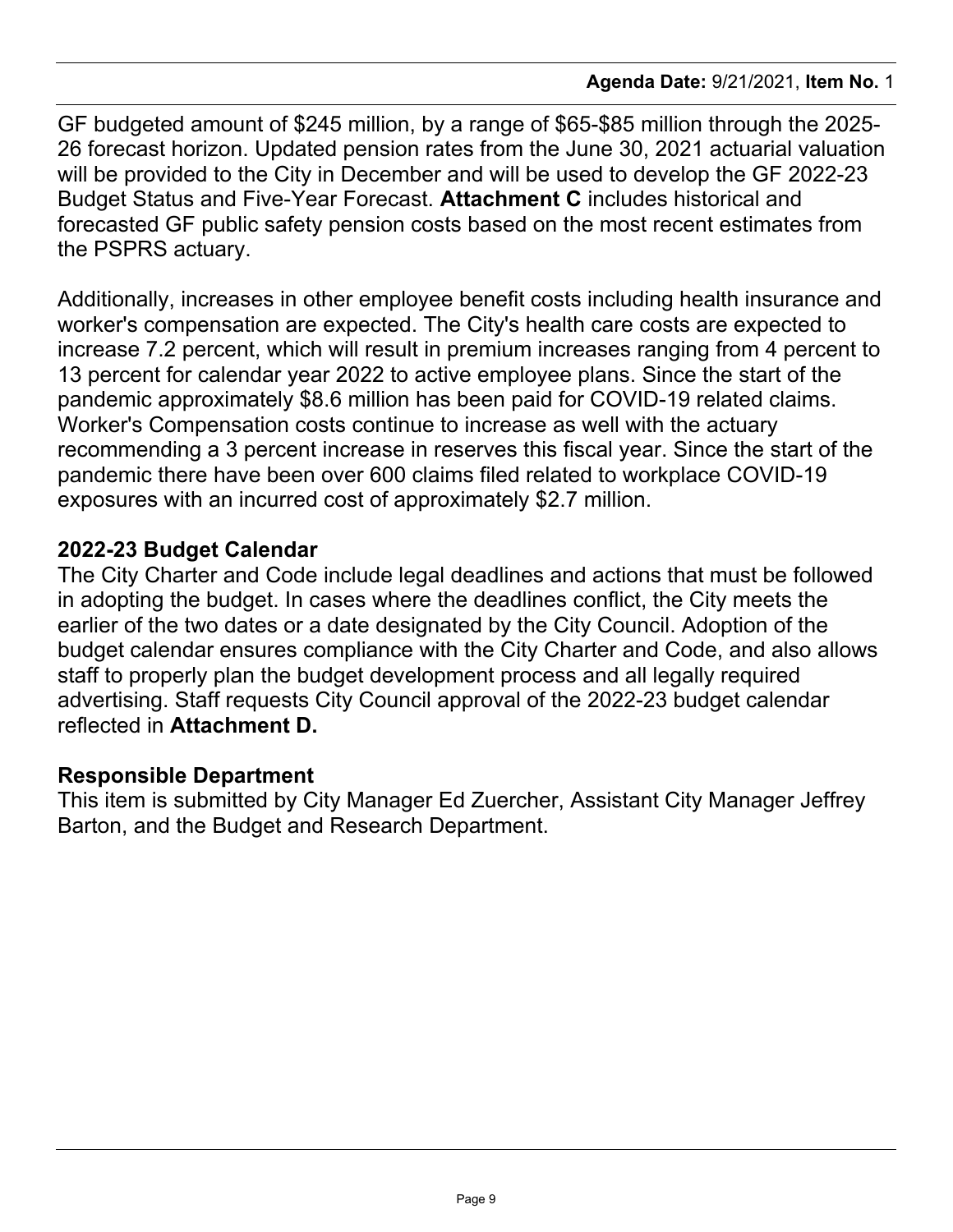# **ATTACHMENT A**

Total 2020-21 GF resources were \$1,613.5 million and \$27.9 million more than estimated. Resources include \$121.0 million in one-time funding from the Coronavirus Relief Fund (CRF) allocated to the GF in 2019-20 and 2020-21 to offset public safety salaries as permitted by the Federal guidelines and approved by City Council. GF spending was \$1,337.9 million and \$4.9 million under the estimate. As a result, the year-end fund balance was \$275.6 million and \$32.8 million more than estimated.



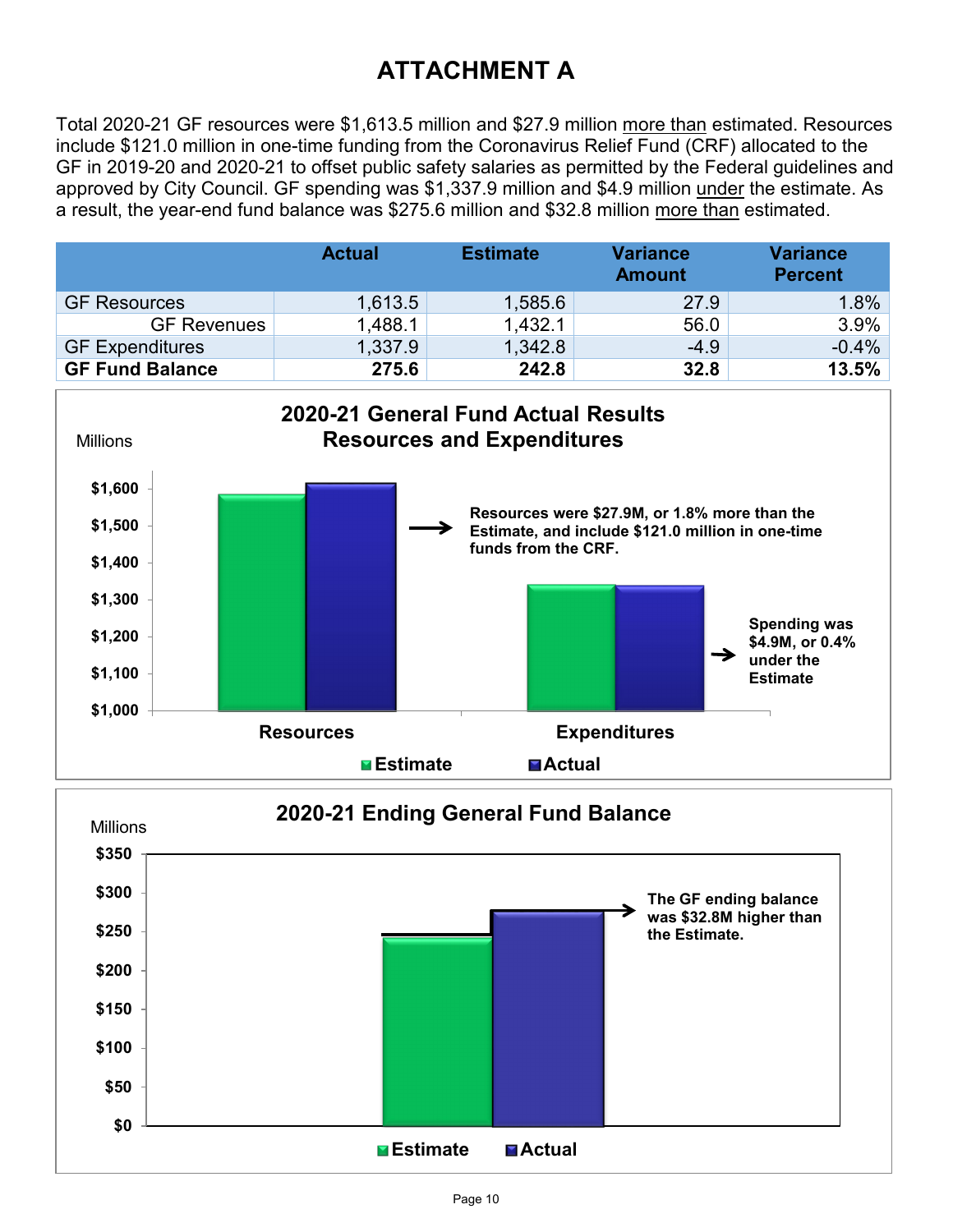#### **ATTACHMENT B 2020-21 COMPARISON OF GENERAL FUND OPERATING EXPENDITURES REVISED ESTIMATE TO PRE-AUDIT ACTUALS**

(In Thousands of Dollars)

|                                    |    |           |                                      | Variance          |                                      |          |            |
|------------------------------------|----|-----------|--------------------------------------|-------------------|--------------------------------------|----------|------------|
| Program                            |    | Estimate  |                                      | Pre-Audit Actuals |                                      | Amount   | Percentage |
|                                    |    |           |                                      |                   |                                      |          |            |
| <b>General Government</b>          |    |           |                                      |                   |                                      |          |            |
| Mayor                              | \$ | 2.244     | \$                                   | 2,006 \$          |                                      | (238)    | $-10.6%$   |
| City Council                       |    | 5,398     |                                      | 4,162             |                                      | (1,236)  | $-22.9%$   |
| <b>City Manager</b>                |    | 6,146     |                                      | 2,926             |                                      | (3,220)  | $-52.4%$   |
| <b>Government Relations</b>        |    | 1,270     |                                      | 1,235             |                                      | (35)     | $-2.8%$    |
| <b>Communications Office</b>       |    | 2,684     |                                      | 2,713             |                                      | 29       | 1.1%       |
| <b>City Auditor</b>                |    | 2,912     |                                      | 2,655             |                                      | (257)    | $-8.8%$    |
| <b>Equal Opportunity</b>           |    | 2,470     |                                      | 2,345             |                                      | (125)    | $-5.1%$    |
| Human Resources                    |    | 13,588    |                                      | 12,768            |                                      | (820)    | $-6.0%$    |
| Phoenix Employment Relations Board |    | 140       |                                      | 96                |                                      | (44)     | $-31.4%$   |
| Regional Wireless Cooperative      |    |           |                                      |                   |                                      |          |            |
| <b>Retirement Systems</b>          |    |           |                                      | 48                |                                      | 48       | 100.0%     |
| Law                                |    | 6,018     |                                      | 6,295             |                                      | 277      | 4.6%       |
| Information Technology             |    | 51,753    |                                      | 52,333            |                                      | 580      | 1.1%       |
| City Clerk and Elections           |    | 6,336     |                                      | 5,519             |                                      | (817)    | $-12.9%$   |
| Finance                            |    | 24,365    |                                      | 21,833            |                                      | (2,532)  | $-10.4%$   |
| <b>Budget and Research</b>         |    | 3,823     |                                      | 3,597             |                                      | (226)    | $-5.9%$    |
|                                    |    |           |                                      |                   |                                      |          |            |
| <b>Total General Government</b>    | \$ | 129,147   | \$                                   | 120,531           | \$                                   | (8,616)  | $-6.7%$    |
|                                    |    |           |                                      |                   |                                      |          |            |
| <b>Public Safety</b>               |    |           |                                      |                   |                                      |          |            |
| Police                             | \$ | 569,252   | \$                                   | 574,045           | \$                                   | 4,793    | 0.8%       |
| Fire                               |    | 351,479   |                                      | 351,832           |                                      | 353      | 0.1%       |
| <b>Emergency Management</b>        |    | 91        |                                      | 43                |                                      | (48)     | $-52.7%$   |
|                                    |    |           |                                      |                   |                                      |          |            |
| <b>Total Public Safety</b>         | \$ | 920,822   | \$                                   | 925,920           | $\overline{\mathbf{s}}$              | 5,098    | 0.6%       |
|                                    |    |           |                                      |                   |                                      |          |            |
| <b>Criminal Justice</b>            |    |           |                                      |                   |                                      |          |            |
| <b>Municipal Court</b>             | \$ | 31,310 \$ |                                      | 31,102 \$         |                                      | (208)    | $-0.7%$    |
| <b>City Prosecutor</b>             |    | 18,420    |                                      | 17,645            |                                      | (775)    | $-4.2%$    |
| <b>Public Defender</b>             |    | 5,373     |                                      | 5,060             |                                      | (313)    | $-5.8%$    |
| <b>Total Criminal Justice</b>      | \$ | 55,103    | $\overline{\boldsymbol{\mathsf{s}}}$ | 53,807            | \$                                   | (1, 296) | $-2.4%$    |
|                                    |    |           |                                      |                   |                                      |          |            |
| Transportation                     |    |           |                                      |                   |                                      |          |            |
| <b>Street Transportation</b>       | \$ | 18,967    | \$                                   | 18,596            | \$                                   | (371)    | $-2.0%$    |
| Aviation                           |    |           |                                      |                   |                                      |          |            |
| <b>Public Transit</b>              |    | 1,089     |                                      | 418               |                                      | (671)    | $-61.6%$   |
|                                    |    |           |                                      |                   |                                      |          |            |
| <b>Total Transportation</b>        | \$ | 20,056    | \$                                   | 19,014            | $\overline{\boldsymbol{\mathsf{s}}}$ | (1,042)  | $-5.2%$    |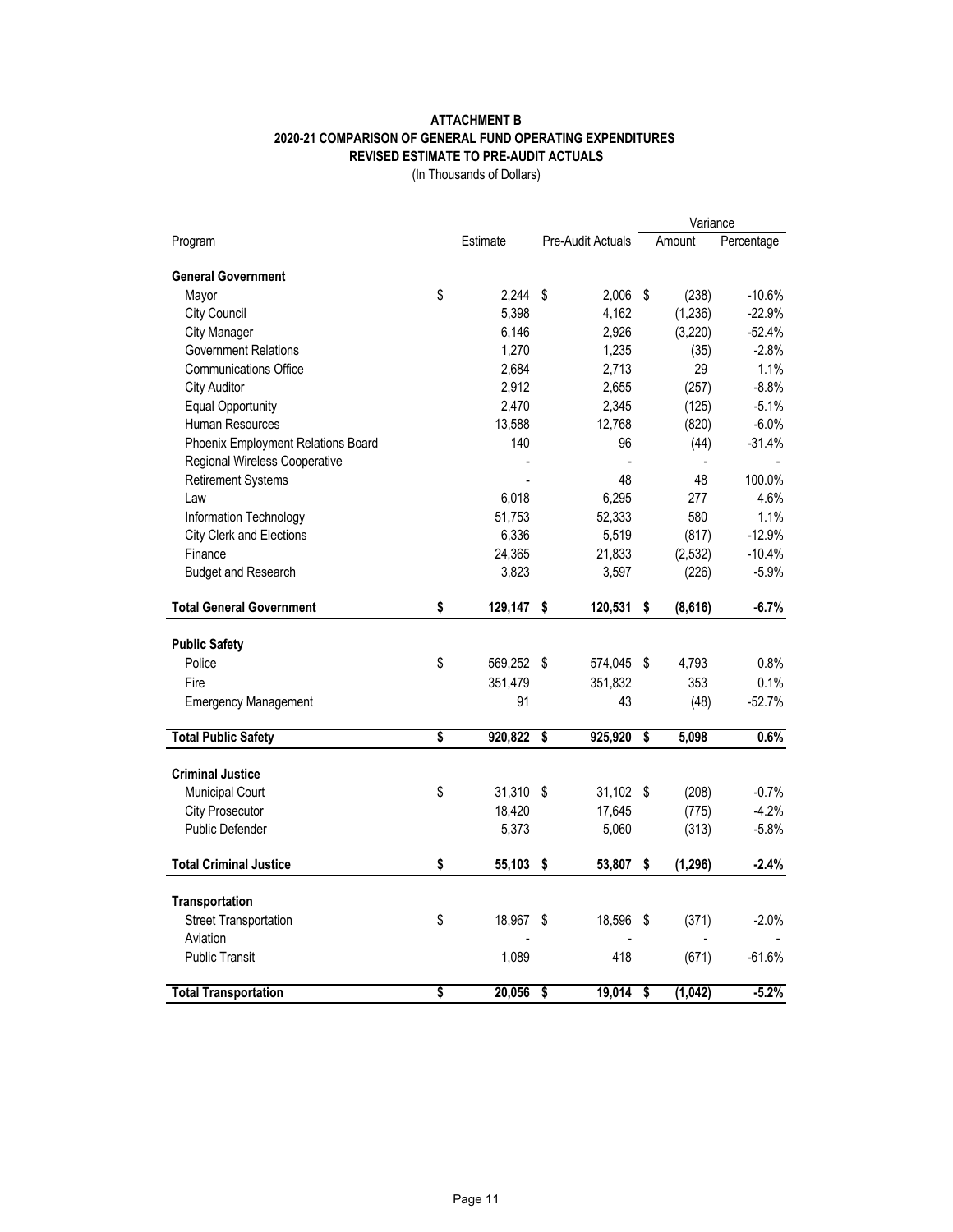#### **ATTACHMENT B 2020-21 COMPARISON OF GENERAL FUND OPERATING EXPENDITURES REVISED ESTIMATE TO PRE-AUDIT ACTUALS**

(In Thousands of Dollars)

|                                                                   |                 |    |                   |                                      | Variance |            |  |
|-------------------------------------------------------------------|-----------------|----|-------------------|--------------------------------------|----------|------------|--|
| Program                                                           | Estimate        |    | Pre-Audit Actuals |                                      | Amount   | Percentage |  |
|                                                                   |                 |    |                   |                                      |          |            |  |
| <b>Community Development</b><br>Planning and Development Services | \$<br>4.349     | \$ | 4,238 \$          |                                      | (111)    | $-2.6%$    |  |
|                                                                   | 295             |    | 578               |                                      | 283      | 95.9%      |  |
| Housing                                                           | 5,856           |    | 5,720             |                                      |          | $-2.3%$    |  |
| Community and Economic Development                                |                 |    |                   |                                      | (136)    |            |  |
| Neighborhood Services                                             | 14,445          |    | 13,467            |                                      | (978)    | $-6.8%$    |  |
| <b>Total Community Development</b>                                | \$<br>24,945    | \$ | 24,003            | \$                                   | (942)    | $-3.8%$    |  |
| <b>Community Enrichment</b>                                       |                 |    |                   |                                      |          |            |  |
| Parks and Recreation                                              | \$<br>95,701    | \$ | 93,833            | - \$                                 | (1,868)  | $-2.0%$    |  |
| Library                                                           | 40,027          |    | 38,838            |                                      | (1, 189) | $-3.0%$    |  |
| <b>Phoenix Convention Center</b>                                  | 2.386           |    | 2,006             |                                      | (380)    | $-15.9%$   |  |
| <b>Human Services</b>                                             | 19,735          |    | 19,363            |                                      | (372)    | $-1.9%$    |  |
| Office of Arts and Culture                                        | 3,947           |    | 3,882             |                                      | (65)     | $-1.6%$    |  |
|                                                                   |                 |    |                   |                                      |          |            |  |
| <b>Total Community Enrichment</b>                                 | \$<br>161,796   | \$ | 157,922           | \$                                   | (3, 874) | $-2.4%$    |  |
|                                                                   |                 |    |                   |                                      |          |            |  |
| <b>Environmental Services</b><br>Water                            | \$              | \$ |                   | \$                                   |          |            |  |
| Solid Waste Management                                            |                 |    |                   |                                      |          |            |  |
| <b>Public Works</b>                                               | 17,507          |    | 16,892            |                                      | (615)    | $-3.5%$    |  |
| <b>Environmental Programs</b>                                     | 734             |    | 726               |                                      | (8)      | $-1.1%$    |  |
| Office of Sustainability                                          | 429             |    | 440               |                                      | 11       | 2.6%       |  |
|                                                                   |                 |    |                   |                                      |          |            |  |
| <b>Total Environmental Services</b>                               | \$<br>18,670    | \$ | 18,058            | \$                                   | (612)    | $-3.3%$    |  |
| <b>Non-Departmental Operating</b>                                 |                 |    |                   |                                      |          |            |  |
| Contingencies                                                     | \$              | \$ |                   | \$                                   |          |            |  |
| <b>Unassigned Vacancy Savings</b>                                 | (8,677)         |    |                   |                                      | 8,677    | $-100.0\%$ |  |
| <b>Total Non-Departmental Operating</b>                           | \$<br>(8, 677)  | \$ | $\blacksquare$    | $\overline{\boldsymbol{\mathsf{s}}}$ | 8,677    | $-100.0%$  |  |
|                                                                   |                 |    |                   |                                      |          |            |  |
| <b>GRAND TOTAL</b>                                                | \$<br>1,321,862 | \$ | 1,319,255         | \$                                   | (2,607)  | $-0.2%$    |  |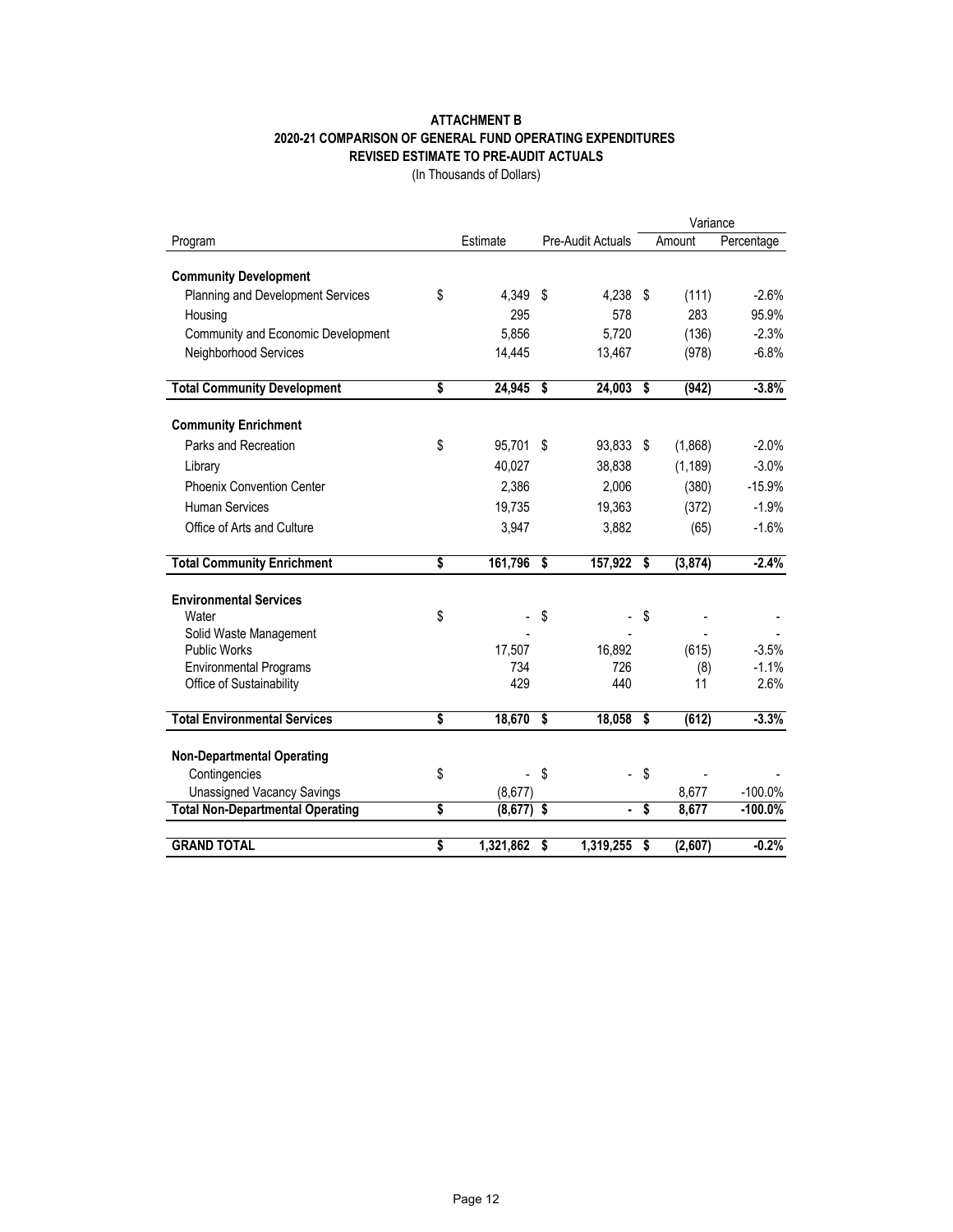# **ATTACHMENT C**

The below chart illustrates the rise in General Fund (GF) costs for public safety pension. The forecast for fiscal years 2022-23 through 2025-26 is based on information from the Public Safety Personnel Retirement System (PSPRS) Actuary based on the valuation dated June 30, 2020, and included in the most recent GF Five-Year Forecast presented to City Council on February 23, 2021. Projected amounts account for changes made by the PSPRS Board to lower the payroll growth assumption from 3.5% to 2.0% by a factor of 0.5% each fiscal year, which causes upward pressure on employer contribution rates. Actual amounts may differ from the forecast. The forecast will be updated and based on the June 30, 2021 valuation to be issued in December 2021 and will be included in the 2022-23 GF Budget Status and Five-Year Forecast scheduled to be presented to City Council on February 22, 2022.